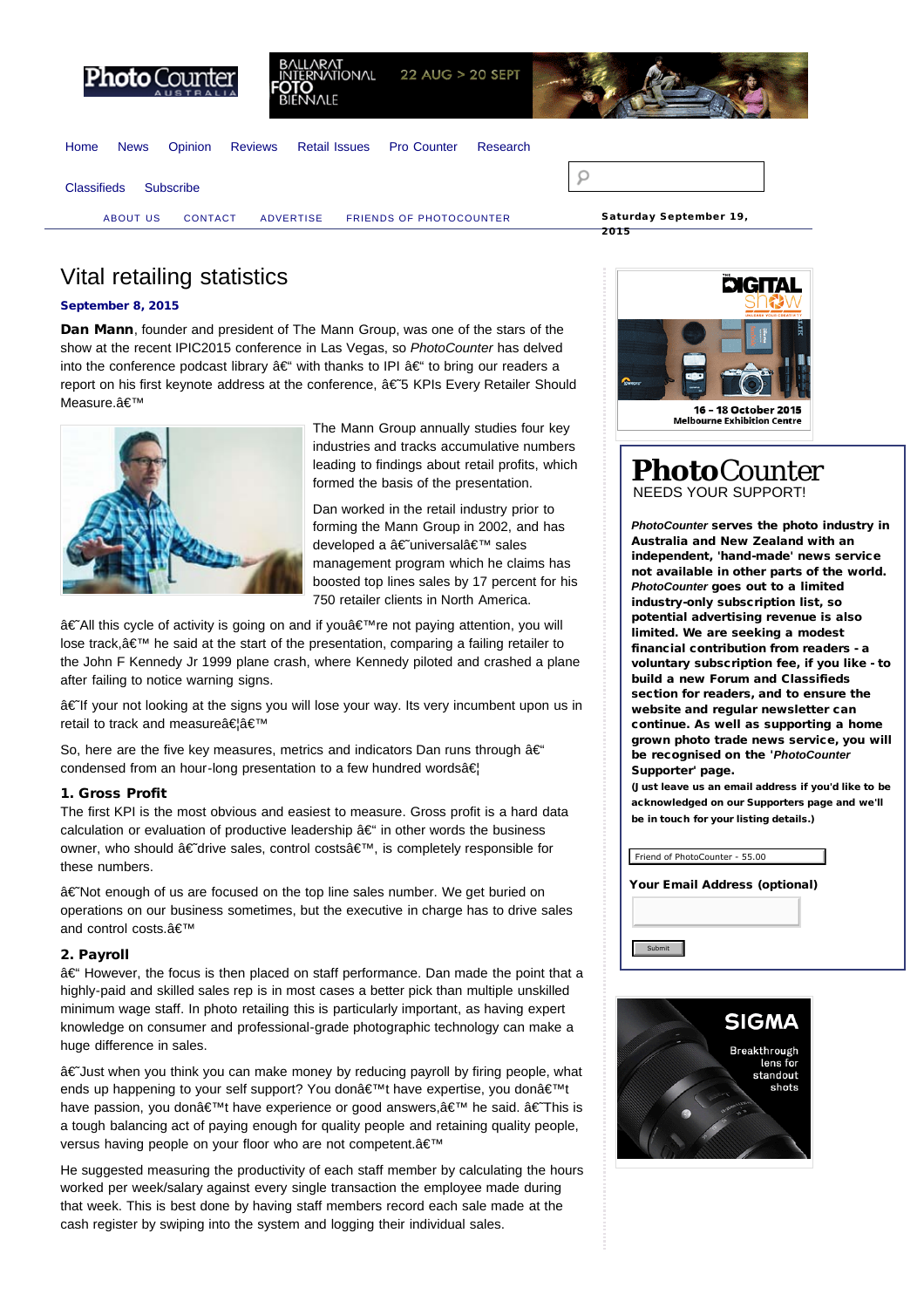Business owners generally have an idea of how many sales they $\hat{a}\in\mathbb{T}^{\mathbb{N}}$ d like their staff to be making per hour/day/week, and must communicate this desired projected productivity and even implement  $\hat{a} \in$  hourly productivity rate $\hat{a} \in \mathbb{N}$  goals.

†Quite frankly, the good people working for you want to know how theyâ€<sup>™</sup>re doing,  $A \in \mathbb{N}$  Dan said.  $A \in \mathbb{N}$  There are quality employees who are achievement-oriented and have an achievement mindset  $\hat{a} \in \hat{f}$  for them, they want to know they $\hat{a} \in \hat{f}^{\text{M}}$ re succeeding.'

He said that routinely telling staff how they are performing will give them a measure by which to understand whether they  $\hat{\epsilon}^{\text{TM}}$ re productive or unproductive. If the staff member proves to be continuously unproductive then certain measures can be taken to curb this, which include motivating the team or the individual; raising pay rates; or setting a standard and offering further training.  $\hat{a} \in \hat{A}$  And if all else fails  $\hat{a} \in \hat{A}$  removing low performersâ€<sup>™</sup>. Of these suggestions, he preferred motivating the team or individual and offering further product training.

#### 3. Inventory Turn

This is an annualised number that indicates to retailers how quickly a store is going through stock. And Mann says this is all about tracking a product $\hat{\mathbf{a}} \in \mathbb{M}$ s â $\hat{\mathbf{c}}$  freshnessâ €™.

â€ltâ€<sup>™</sup>s a question of freshness. When inventory sits on your shelf for a year, whatâ €™s the message? It's junk. The value (eventually) depreciates. It's not desirable. The strategy for us is to create a product presentation that looks and feels desirable. It seems fresh.a€™

There $\hat{\mathbf{a}} \in \mathbb{M}$  a few ways this  $\hat{\mathbf{a}} \in \mathbb{M}$  freshness $\hat{\mathbf{a}} \in \mathbb{M}$  may be extended as items becoming increasingly unpopular. But it $\hat{\mathbf{a}} \in \mathbb{M}$  up to a retailer to assess why exactly the product isn't moving.

He used the example of a fruit and vegetable grocer to make his point: When you visit the local green grocer there  $\hat{\epsilon} \in \mathbb{N}$  almost always staff replenishing the stock, which reinforces the notion that what is on the shelf is fresh. Although it $a \in \mathbb{N}$ s easy for shoppers to assess the quality of fruit and vegetable as it has a short lifespan, the constant daytime re-stocking is a sort of psychological strategy used to suggest the food is picked that day.

However, the other aisles at grocery stores require less demand for freshness and are re-stocked at night. So if product freshness is becoming an issue, boosting how â € fresh $â$ €™ it is perceived to be may assist in moving more units.

A product's â€staleness' usually boils down to it being an unappealing product or one that's losing its relevance, and staff have also lost confidence in it â €" which only makes matters worse.

†Staff can kill a product †constantly reinforce to the staff that it is good stuff, ' Dan said. â€lf there's a reason it is not good, mark it down. Mark down undesirable product. The longer and dustier, the less relevance it has. a€™

If all hope is lost, then marking down a product to achieve more sales but a smaller profit margin is preferable to keeping it at the same cost. Over time the product will naturally depreciate in value and the initial profit margin will be lost anyway.

# 4. Transaction analysis

Keeping a close eye on how many items are sold per transaction, the average amount spent per transaction, and the number of transactions made can improve the organisation and operations of a business.

It's worth looking at units per transaction for each employee, which is another indicator to evaluate a salesperson's performance. If the average unit per transaction is low  $\hat{a}\in$  say one  $\hat{a}\in$  perhaps a salesperson is not trying to take that extra step to add accompanying accessories (which of course offer larger profit margins). He added that units per transaction can be boosted by offering bundles  $\hat{a} \in \hat{a}$ an deal on an actioncam with mounts and memory cards, for instance.

Again, tracking these stats is fundamentally another way to evaluate the floor staffsâ €™ performance. But this is far from being a concrete indicator, as one staff member may feel more confident or engaged selling an expensive professional-grade DSLR to a photography-savvy customer, whereas another may be more comfortable selling cheaper consumer products.

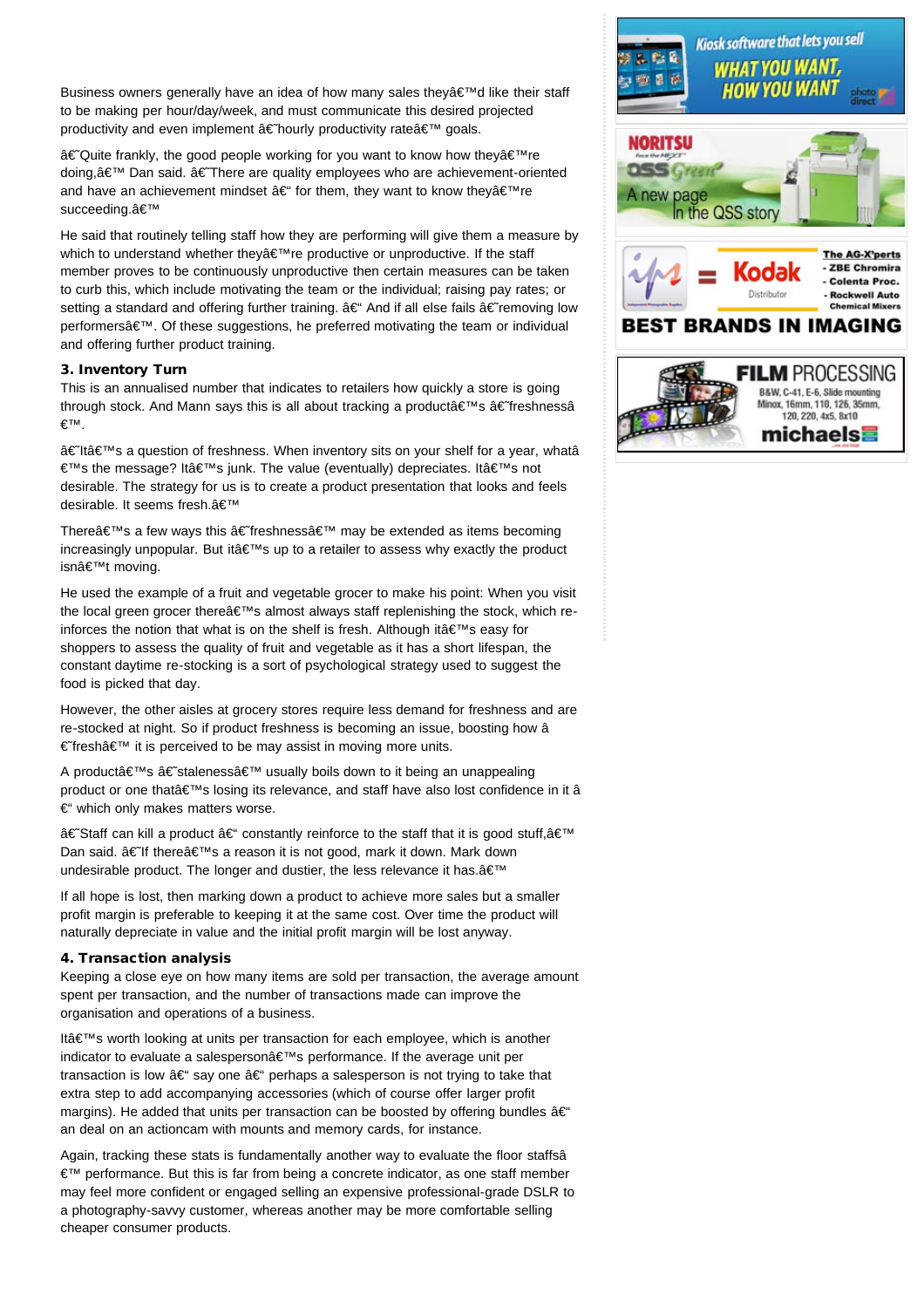One attending retailer speaking from the floor pointed out that in his store, one of his staff members can easily sell an expensive camera, but another staff member who averages a smaller amount per transaction by selling accessories, averages larger profit margins.

#### 5. Inventory Shrink

As time ran out, Dan rushed through the fourth point to cover number five  $a \in \alpha$  as he felt this was a critical KPI. He said that retailers must track the difference between the physical inventory and the inventory in stock (ordered and on paper).

If the physical inventory is lower than what should be in stock, based on units purchased, then stock is disappearing. This can partly be from customers stealing products or, a slightly more likely scenario in his experience  $\hat{a} \in \hat{B}^*$  theft by staff members.

He said he has lost thousands of dollars from stock simply vanishing at the hands of staff.

He produced a statistic which says that 10 percent of staff wouldn $\hat{a} \in \mathbb{M}$ t steal, 10 percent would, and 80 percent  $\hat{a} \in W$  would if given opportunity or reason $\hat{a} \in W$ .

â€This number, I challenge you to go look it up, ' he said.  $a \in$ Don't take my word for it, read about it. This stat is scary. Whata€<sup>™</sup>s a reason to take from you? There's lots in their own minds.'

Justifications can include believing they aren $\hat{\mathbf{a}} \in \mathbb{M}$ t paid enough, the boss is a jerk, or payback, revenge â€' whatever. Thereâ€<sup>™</sup>s hundreds of reasons and †the reasonâ €™ isn't what Mann is concerned about. It's the opportunity.

†Opportunities can be due to dis-organisation with no process or guidelines or procedures (in place),' he says. â€As someone who has run a lot of retail businesses l've had money stolen right under my nose.'

If a retailer is clumsy with operations and doesn't track physical inventory, some staff members may take notice and successfully †tax' products with no ramifications.

Tracking physical inventory will offer a retailer a prompt indicator of which inventory goes missing and when. Perhaps that product isn $\hat{\mathbf{a}} \in \mathbb{M}$ t behind a glass screen and shoppers are stealing it  $a \in \mathcal{C}$  in which case boosting security will act as a disincentive. However if staff are responsible, an organised procedure for tracking inventory will, at least, narrow down who the potential thief may be and discourage future â € opportunities a E<sup>™</sup>. And allowing staff members to know there is an awareness of internal theft will drive the message home that there is no opportunity to steal. *– William Shipton*



ONE THOUGHT ON €CEVITAL RETAILING STATISTICS€



# [Stuart Holmes - IPS](http://www.iphoto.net.au/) on [September 10, 2015 at 1:48 pm](#page-3-0)

#### said:

*The Dann Mann Keynote Speech (The Mann Group)*  $\hat{a} \in \hat{a}$ *<http://www.manngroup.net/the-company/>*

*Wow!, this was another â€* ahead of the curvea<sup>€™</sup> innovation *(& inspiration) from the IPIC2015 Marketing Group Convention on Day 1 was to hear this guy's keynote presentation, which was squarely aimed at helping those highly motivated Photo Specialty Service Store owners attending this annual convention navigate their way through the complex world of retail sales* strategies, by focussing on the "who or what†do we want *to be as a companyâ€land, what do we have to do to get there? Noted, infact that >59% of Americans would change Companyâ*  $€^{7M}$ s due to service! Clearly, in a service industry, itâ€<sup>7M</sup>s all